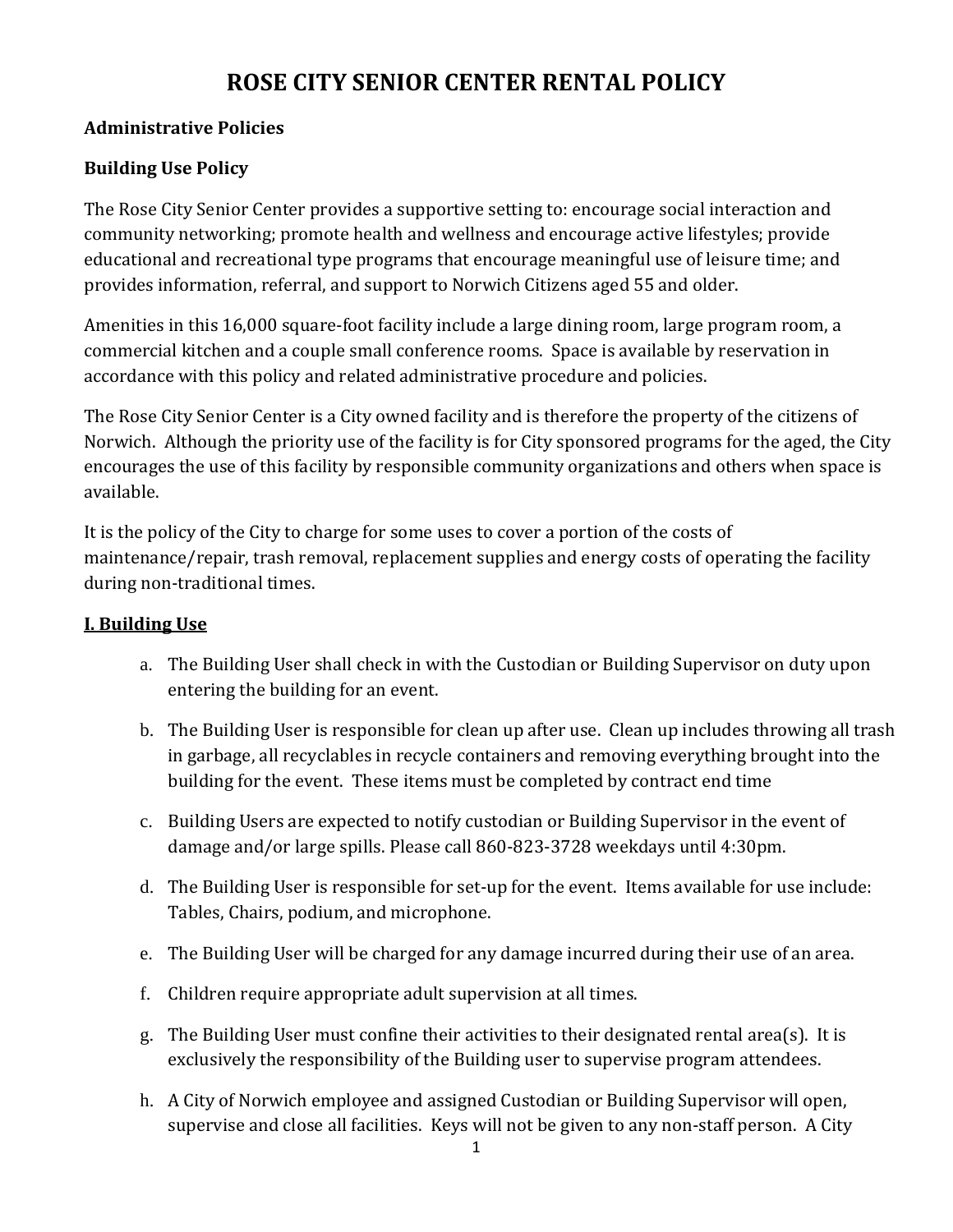representative shall be entitled to be present in the room or facility during all times it is being used.

- i. In the event that the building is not open at your contracted start time, the \_\_\_\_\_\_\_\_ shall be contacted at **the contacted** at **the contacted** at **contacted** at **c**
- j. The City of Norwich, at its discretion, will remove any items left behind by the Building User and/or staff and guests. Such property not claimed within three (3) days can be retained or disposed of by the City in any manner deemed appropriate.
- k. Parking will only be allowed on the Senior Center property including both paved parking areas on each side of the building and the gravel area between the Senior Center and the skateboard park.
- l. All local, state and federal laws and regulations must be obeyed.
- m. Smoking is not permitted in the building.
- n. The consumption of alcoholic beverages is not permitted in the building, parking lot or any other City owned property.
- o. If an event is cancelled for any reason, it is the responsibility of the Applicant to notify their group and/or make announcements over the local radio stations.
- p. Capacity regulations as defined by the Fire Marshal will be strictly enforced.
- q. The sale of items in violation of, or inconsistent with the City of Norwich policies will not be permitted.
- r. Unless specifically designated by the City, there is no on-going storage space available for building users.
- s. The use of propane gas or grills is strictly prohibited inside the building.
- t. Fireworks of any kind are strictly prohibited on the property of the Rose City Senior Center.
- u. No "Sky Lanterns" can be released or launched on the Rose City Senior Center grounds.
- v. No pets or animals are allowed in the building. Working guide/assistance animals are permitted.
- w. Building users may put temporary signage in the front of the building during their event.
- x. No cleats of any kind or sneaker "wheelie" shoes are to be worn inside the building.
- y. Users may not request additional time before or after an event. Users coming in earlier than the arranged start time or after their arranged departure time will be charged additionally. Any Building user requiring additional time beyond their contracted hours,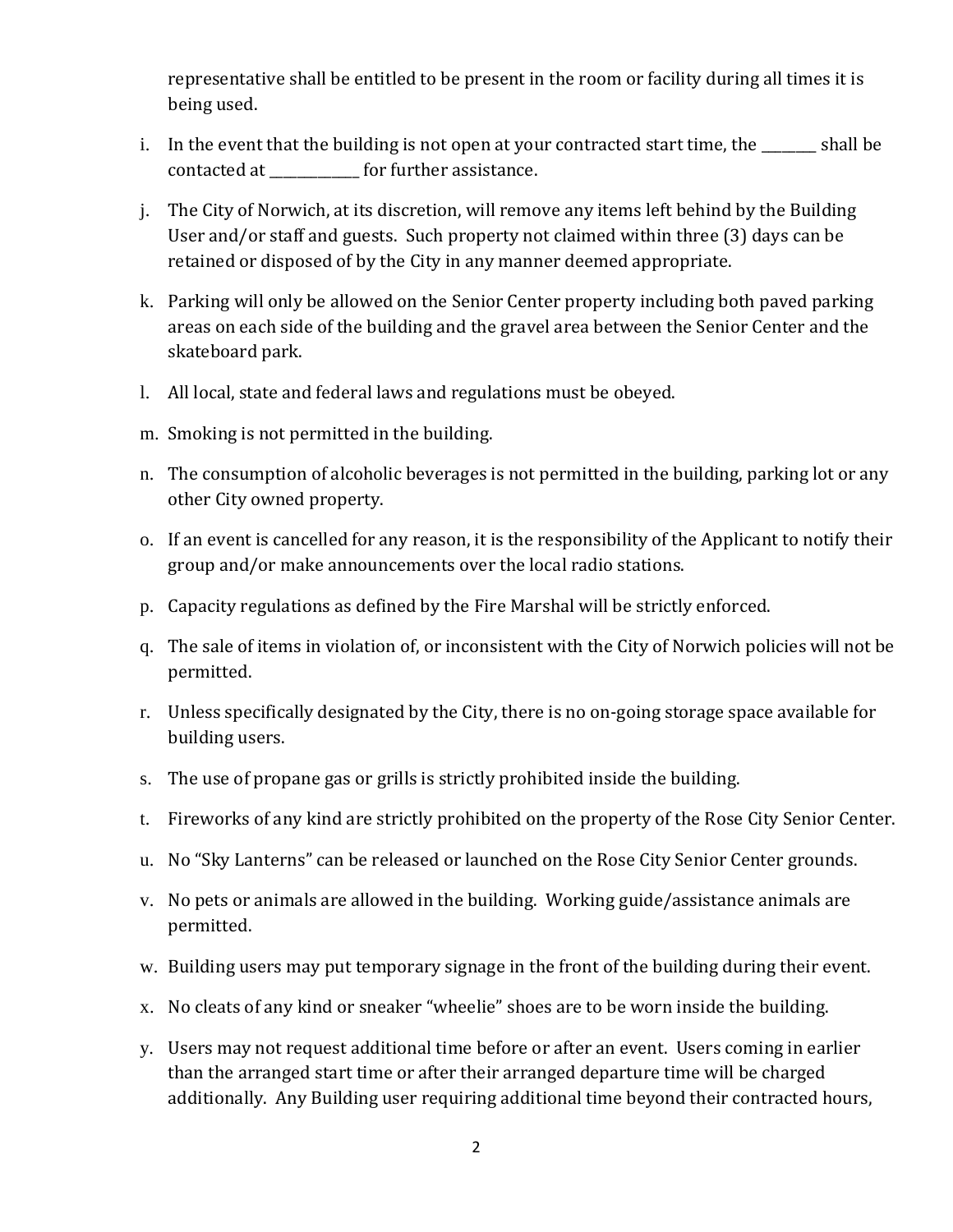must be requested in writing and approved by the Building Coordinator at least one (1) week prior to their event date.

- z. At execution of contract a 25% room deposit is due for rental of the Senior Center space.
- aa. All payments, including damage/security deposits must be paid in full according to the rental contract in order to utilize the facility.
- bb. In order to qualify as a Non-Profit user and obtain a reduced rate, Building user/group MUST submit a  $501(c)(3)$
- cc. The Building is available for use from 7am-10pm on the weekends. Weekday use from 4pm until 9:00pm.
- dd. For Kitchen Users only: All users of the Kitchen are required to provide a copy of their permit from the Uncas Health District.

#### **II. Use of Equipment**

- The building user will provide their own equipment and materials. Only tables and chairs will be provided by the RCSC.
- Any damage to tables and chairs or any part of the facility will be charged to the Building User.
- No apparatus, furniture or equipment is to be moved into the facility by the building user without prior approval by the building coordinator, building supervisor or custodian. Large furniture/equipment must be pre-approved by the building coordinator prior to being delivered to the building.
- Public phone is available for use (local calls only). **To access 911 you must dial 9-911**
- No leaning or leaning exercises are allowed against the divided walls at any time. Additionally, the dividing wall should not be used to hold item such a ladders, etc.
- In order to utilize/rent kitchen, building user must rent the Dining Room or Program Room 1 & 2.
- Unless kitchen rental has been previously arranged, the kitchen will be locked and unavailable. Kitchen rental option should be made at time of contract.
- Building Users are not permitted to bring any inside furniture outdoors.
- Building Users having party ware such as dishes, linens, etc. delivered should have them delivered at the start of their event and picked up at the close of their event. If other arrangements are necessary, the building user must obtain permission form the building coordinator who will attempt to accommodate early deliveries and/or late pick-ups of items. This service is based on availability and cannot be guaranteed. (Renters needing special accommodations for delivery pick up should make their request to the building coordinator one (1) business week prior to the event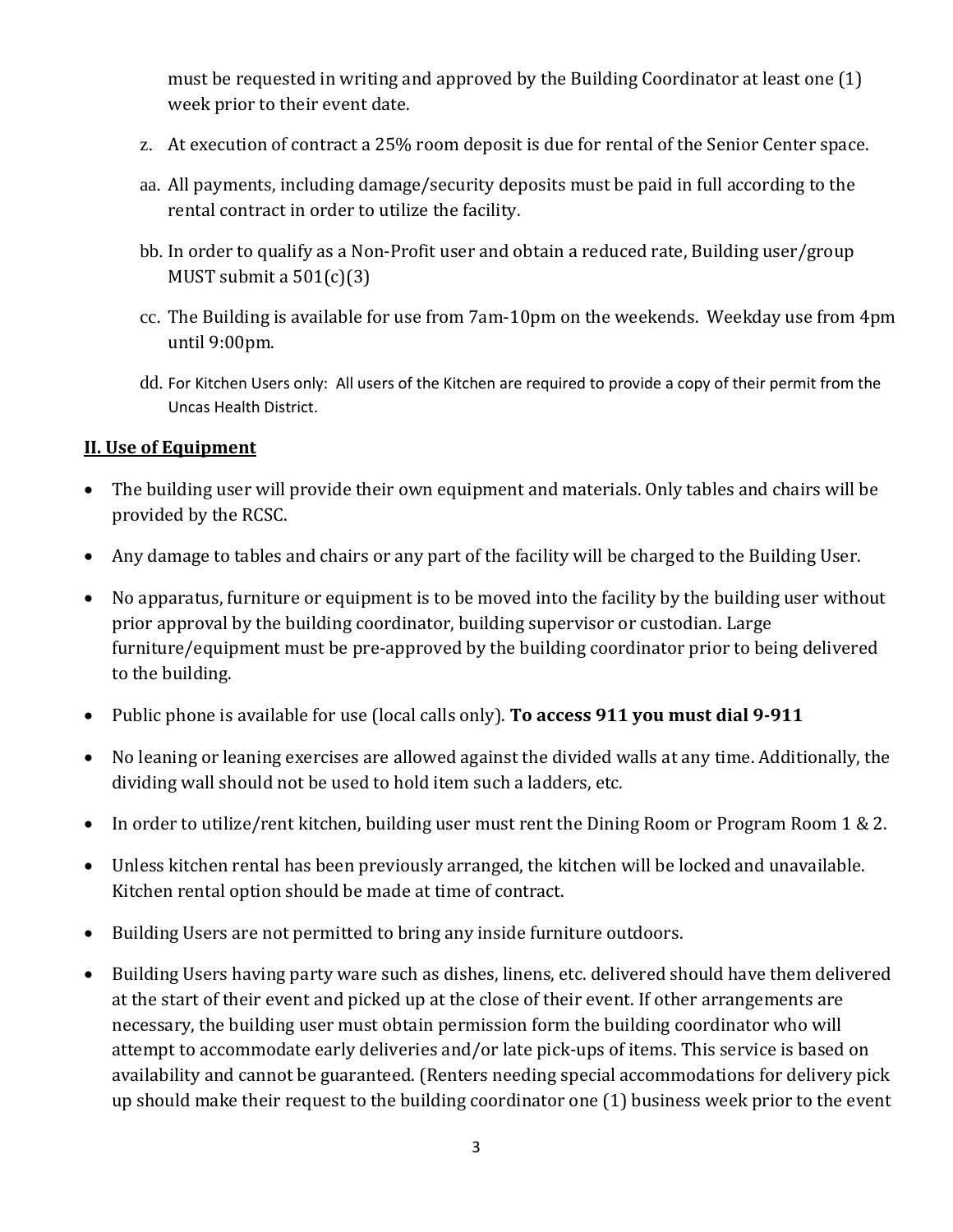date. The City of Norwich takes no responsibility for items left inside or outside of the facility for rental/event use. City staff will not sign delivery/pickup paperwork.

## **III. Use of Decorations**

- Only mounting clay can be used on painted or wallpapered surfaces, including walls, window frames, door, etc.…Use of tape, thumbtacks, nails is strictly prohibited.
- Items may not be attached to ceilings due to the complexity of the ceiling tiles, lights and sprinkler system unless previously approved by the facilities supervisor and done by professional event staff.
- Due to fire hazards, all open flames (candles, etc.) must be enclosed. All candles and sterno candle lamps etc. that will be ignited must be done so by an individual over the age of 18 (building users are encouraged to use battery operated candles.)
- When using sternos, linen table clothes are required.
- Any decoration, table, chair, platform, etc. may block no fire exit...
- Balloons may be used in public areas of the facility. However, all balloons and ribbon/string must be removed at the end of the event.
- The use of confetti is prohibited.
- The use of a fog machine is prohibited.
- Rice may not be thrown in or around the facility; however birdseed may be used outside on the grass area only, not on the patio.
- All decorations and mounting materials must be removed in their entirety at the end of usage of the facility. (Only mounting clay can be used on painted or wallpapered surfaces including wall, window frames, door, etc. Mounting materials, which would harm the facility, are not allowed).
- String lighting and or any other decorations that must be plugged in must be approved by the facilities coordinator, building coordinator, and or custodian (Building users are encouraged to use battery operated string lighting and decorating devices.)
- Building user shall not use tape of any kind to tape down/secure cords for amplifiers, sound system, etc. See custodian for assistance in these matters.
- Should the building user need a large banner hung, or decorations that require the use of a ladder by non-professional decorating staff, a RCSC custodian will assist at an additional cost. This must be pre-arranged with the building coordinator 10 business days prior to the event.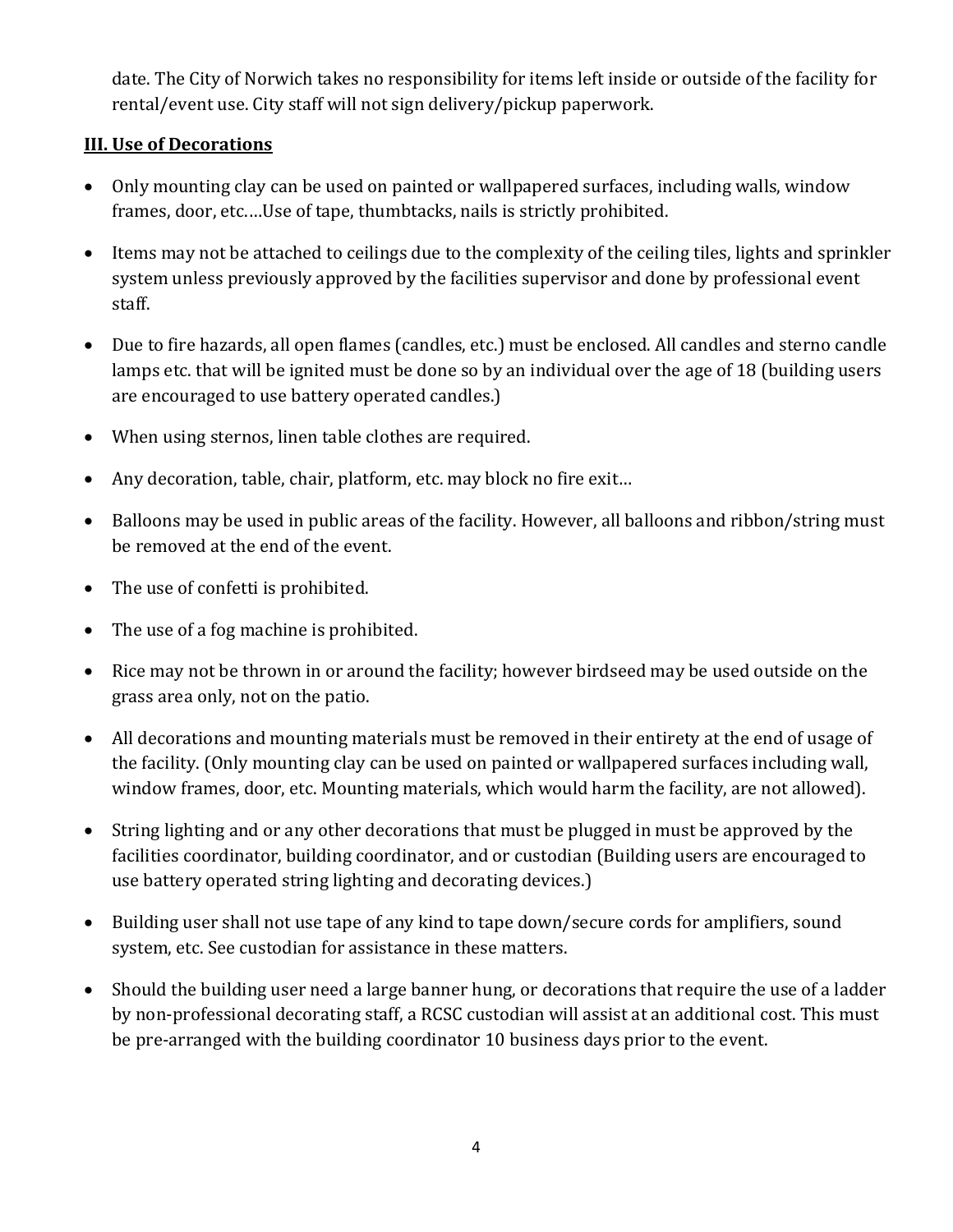## **IV. Priority of Use**

#### **Town Sponsored Program and Events**

First priority shall be for programs and activities initiated, sponsored or co-sponsored by the City of Norwich Human Services, Parks and Recreation and other city departments and agencies

#### **Board of Education Programs and Events**

Second priority of use shall be for programs and activities initiated and sponsored by the Board of **Education** 

#### **Non-Profit Group A**

Non-profit groups connected to or associated with the City of Norwich that benefit city residents exclusively.

#### **Private building users**

All other uses by persons or entities sponsoring functions such as birthday parties and business meetings.

#### **Group D**

All uses by persons or entities sponsoring private functions such as birthday parties, and business meetings.

#### **Group B**

501c (3) non-profit groups whose primary purpose is to benefit the City of Norwich community. This category includes local non-profit groups such as service clubs; independent youth sports groups, scouting troops, and civic organizations. This also includes recognized local political committees.

## **Group C**

501c (3) non-profit groups not directly associated with the city of Norwich that serve members of the Norwich community but also the wider region. This category includes but is not limited to, houses of worship, regional non-profit agencies, and regional serve and civic groups. This also includes official class reunions.

\*Groups cannot run re-occurring programs as if they are using the center as their place of business, e.g.; every Friday night Zumba classes)

\*\*An applicant cannot sponsor another group or relieve an organization of its fee requirement for the use of the facility if that organization would not have been eligible under its own application.

For information on room availability and fees refer to the RCSC Schedule B: Fees and Charges.

Any applicant whose application for use has been rejected may appeal the decision to the Director of Human Services. A decision by the Director of Human Services may be appealed to the City Manager.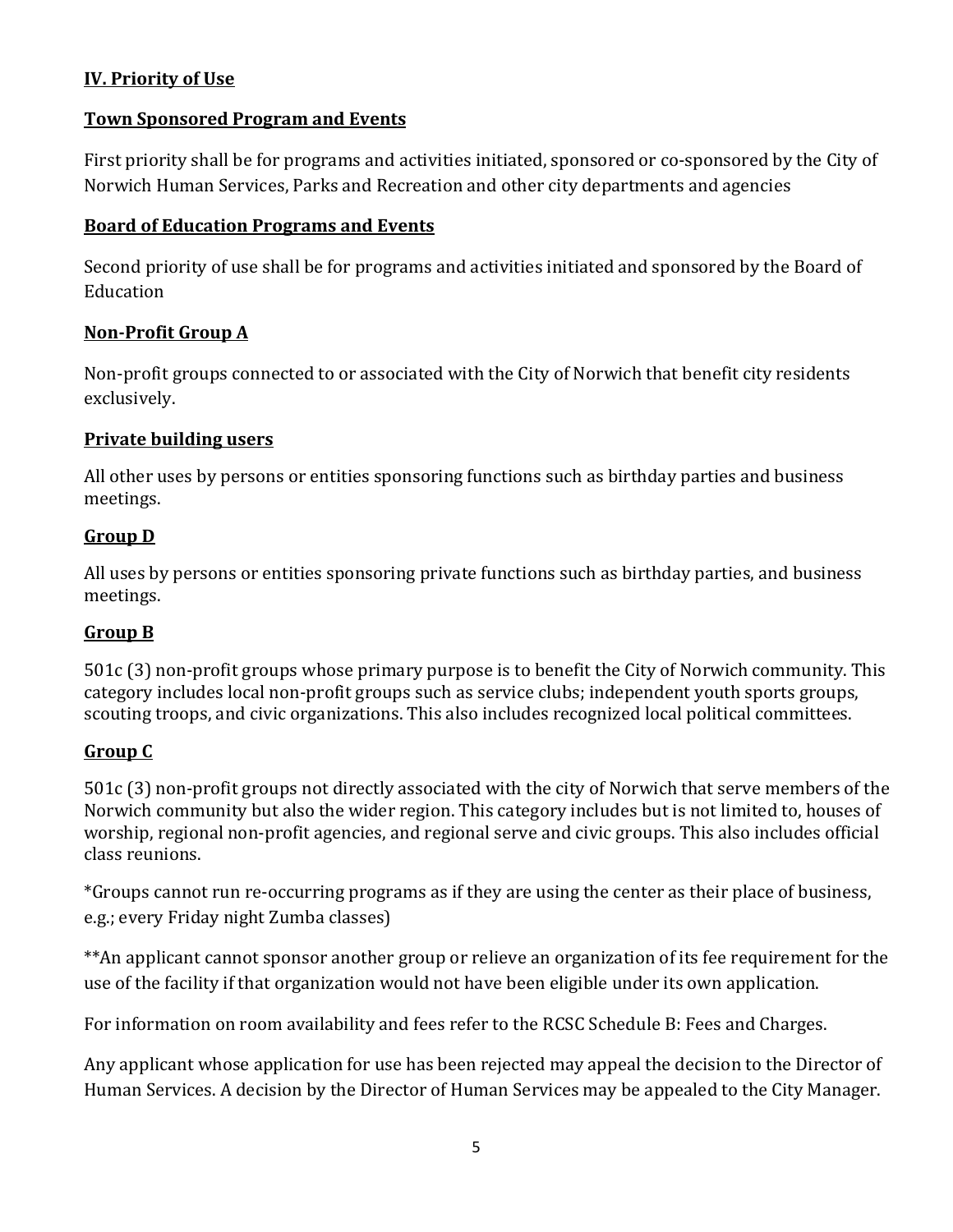## **V. Conduct and Safety**

The applicant is responsible for the conduct of all participants and guest. The applicant and or their representative must remain on the property throughout the function and must maintain control at all times.

The number of required representatives will be designated by the human services department. Name and contact info of all designated persons in charge must be submitted with the application and they will be held responsible for the conduct of the participants and for any property damages. City staff members are not supervisors of children or adults.

The town reserves the right to remove from the premises any person or persons whose activities are detrimental to the health and safety of the community or the conditions of the premises. Activities which will which will not be permitted include but are not limited to activities which are unlawful in nature and/or activities which are inconsistent with the health and welfare of the general public and or the policies delineated by the City of Norwich.

## **VI. Liability & Insurance**

Applicants, as required by the City Manager or his designee, not included under the City of Norwich's Blanket Liability Insurance Coverage will be required to furnish evidence of insurance coverage meeting the town's requirement for personal injury and property.

Damage Single Limit Liability, in the amounts established by the City, to which the City will be an additional named insured. If they do not have such insurance an additional fee will be charged, as determined by the City Manager or his designee. Any activities, which are specifically excluded by the City of Norwich's insurance policies, are prohibited.

The applicant that uses the building and grounds will agree to defend, hold harmless and indemnify the City of Norwich, its employees, officers and representatives against any claim or damage to the property or equipment by any person or persons attending the activity and for any injury to person arising from the use of the facility by the applicant.

Any applicant found abusing property or failing to comply with any requirement of this policy may be faced with immediate termination of their activity and or denial of future use of the facilities.

## **VII. Fees and Charges**

Rental fees shall be in accordance with schedule B fees and charges for the city of Norwich Rose City Senior Center. Room reservation, damage and cleaning deposits shall be addressed in accordance with applicable administered procedures. Subject to the nature and requirements of specific events, additional fees may be assessed for services such as event, building and kitchen supervision, special set ups, cleaning, insurance as required.

# **VIII. General**

Applicants and Building Users shall be responsible for the collection and payment of any and all taxes applicable to a particular program, event, fundraiser, or other applicable activity.